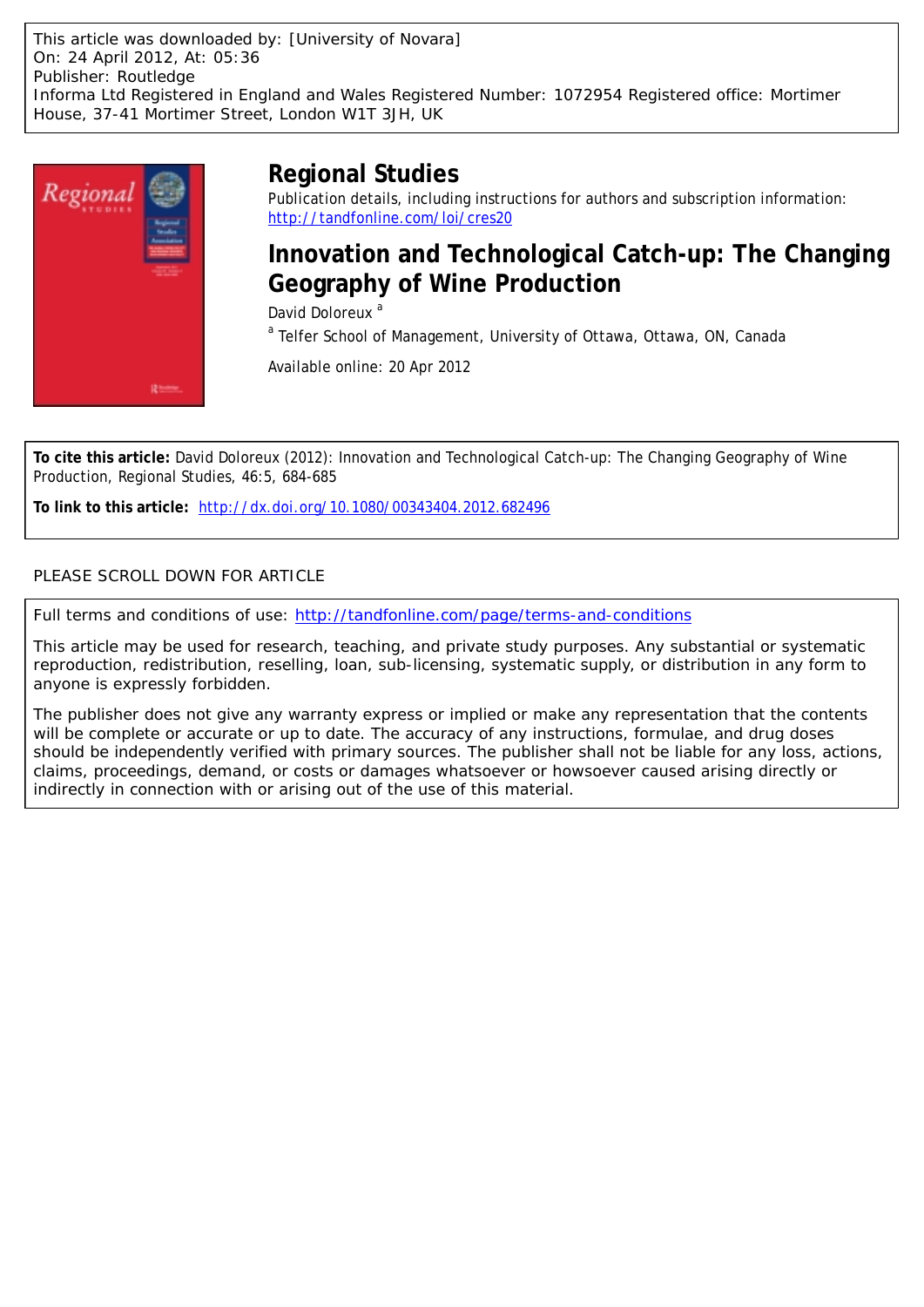Related to this, another shortcoming of the book is it not taking into account the fact that large wine corporations are by now amongst the main actors in many wine territories. It would be interesting to know how their presence impacts on the balance between collective and individual needs investigated in the book. This surely could be an interesting issue to address in future research.

ROBERTA RABELLOTTI Università di Pavia, Pavia, Italy © 2012, ROBERTA RABELLOTTI http://dx.doi.org/10.1080/00343404.2012.666028

Innovation and Technological Catch-up: The Changing Geography of Wine Production, ELISA GIULIANI, ANDREA MORRISON and ROBERTA RABELLOTTI (Eds), Edward Elgar, Cheltenham (2011).  $x + 232$  pp.  $\mathcal{L}$  (9.95 (hbk). ISBN 978 1 84844 994 7.

This excellent book emerges out of the project 'Innovation and Globalization in the Wine Sector: An International Comparison between Argentina, Chile, Italy and South Africa'. The authors provide a fresh perspective on innovation and technological capabilities in the wine industry, as well as an insightful account of the new growth trajectories of this industry in different contexts. The book focuses on the conditions and key ingredients needed for catching-up in the wine industry (scientific and technological knowledge, and the role of institutions devoted to knowledge production and diffusion). It questions to what extent these conditions vary from country to country, whether there are diverse catching-up trajectories, and to what extent these explain the recent upsurge of New World countries.

In the introductory first chapter, the editors provide a general overview of the theory of catching-up in the economic and innovation systems literature, which provides a good roadmap for the following chapters.

The book is organized in two parts. The first consists of analyses of the process of catching-up in emerging and developed economies. In Chapter 2, Cusmano, Morrison and Rabellotti discuss the mechanisms underpinning the catching-up process, from a sectoral innovation system perspective, and provide an integrated perspective on innovation and network approaches. The analysis develops a clear conceptual framework that integrates five dimensions of analysis, namely: knowledge domains; learning processes and technologies; demand; actors and networks; and institutions. In Chapter 3, Cassi, Morrison and Rabellotti document the scientific performance of the global wine industry, using bibliometric measurements and network analysis, and show that newcomers in the wine industry are more engaged in international collaborations with the wine research community. In Chapter 4, Anderson documents the role that the innovation system has played in the development and growth of Australia's wine industry. His results identify generic promotion and research and development as significant contributors to the success of the Australian wine industry.

The second part focuses on the main drivers of catching-up in the wine industry and presents case studies focusing on the roles of universities, public– private institutions, research organizations, and firms. In Chapter 5, Kunc and Tiffin present the results of a comparative study on the contributions to the emergence of the wine industry at the regional level of the Universidad de Talca (Chile) and the Universidad de Cuyo (Argentina). They show that the level of university involvement in regional wine development differs greatly between the two cases: the Argentinian university has a stronger influence on the development of linkages in the wine industry than does the Chilean case where external sources of knowledge, such as external consultants, have a greater influence. In Chapter 6, McDermott and Corredoir document the transformation of the Argentinian wine sector in the provinces of Mendoza and San Juan. They analyse, with the help of quantitative data on the composition of networks, how wine firms upgrade their products. This chapter highlights the key role played by public support organizations in providing new knowledge resources and by acting as anchors helping actors in the region connect to diverse types of knowledge, which allows them to upgrade their products.

In Chapter 7, Giuliani and Rabellotti present the results of interviews conducted in Chile and South Africa that focus on researchers' backgrounds and personal collaborations with other researchers and individuals in the wine industry. They highlight the key role played by individual researchers, especially those connected to the international scientific community and who draw knowledge into local economies.

In Chapter 8, Lorentzen uses the case of South Africa to document how linkages between growers and producers and other actors are important to foster innovation. This chapter also focuses on the spatial proximity of these linkages. It demonstrates that access to knowledge networks is critical for firms engaged in innovation activities, but also that the significance of spatial proximity is relative rather than absolute:

How and how much it matters depends in part on the resources enterprise can avail themselves of to overcome the disadvantage distance poses for learning and upgrading. With few resources, proximity becomes more important. (p. 195)

In the concluding chapter, the editors summarize the main arguments and key empirical findings of the study. More importantly, they highlight the aspects that contribute to a better understanding of development through innovations, as well as the implications of the research for policy-making.